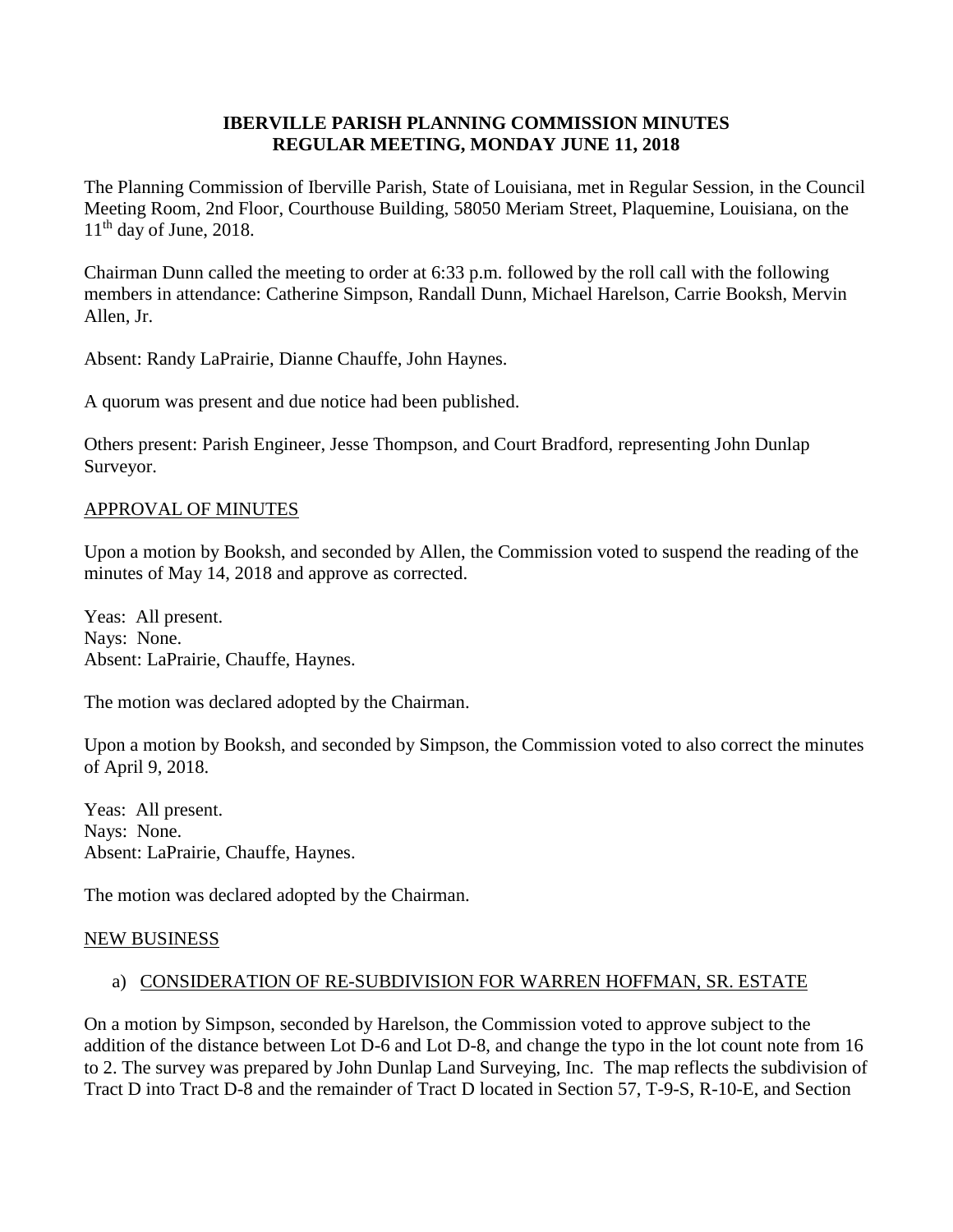67, T-9-S, R-11-E, Southeast Land District, West of the Mississippi River, Iberville Parish, Louisiana for the Estate of Warren Hoffman and Tasha Hoffman.

Yeas: All present. Nays: None. Absent: LaPrairie, Chauffe, Haynes.

The motion was declared adopted by the Chairman.

# b) CONSIDERATION OF RE-SUBDIVISION FOR TDH PROPERTIES, LLC

On a motion by Simpson, seconded by Booksh, the Commission voted to approve as is. The survey was prepared by John Dunlap Land Surveying, Inc. The map reflects the subdivision of Lot L, Lot M, Lot C-2 (37.765 AC.) into Lots TH-1 ABD C-2-A located in Section 15, T-9-S, R-12-E, Southeast Land District, West of the Mississippi River, Iberville Parish, Louisiana for TDH Properties, LLC.

Yeas: All present. Nays: None. Absent: LaPrairie, Chauffe, Haynes.

The motion was declared adopted by the Chairman.

# c) CONSIDERATION OF RE-SUBDIVISION FOR JARRED BERTHELOT / DOUG BLANCHARD

On a motion by Harelson, seconded by Simpson, the Commission voted to approve as is. The survey was prepared by John Dunlap Land Surveying, Inc. The map reflects the subdivision of Lots 1-A, 2-A, and 3-A into Lots 1-A-1, and 3-A-1 located in Section 31, T-9-S, R-11-E, Southeast Land District, West of the Mississippi River, Iberville Parish, Louisiana for Jarred Berthelot / Doug Blanchard.

Yeas: All present. Nays: None. Absent: LaPrairie, Chauffe, Haynes.

The motion was declared adopted by the Chairman.

# d) CONSIDERATION OF RE-SUBDIVISION FOR WAYNE FAVORITE

On a motion by Simpson, seconded by Allen, the Commission voted to approve subject to the addition of the lot count note. The survey was prepared by John Dunlap Land Surveying, Inc. The survey was prepared by John Dunlap Land Surveying, Inc. The map reflects the subdivision of a 1.741 acre tract creating Lots 1 thru 3 and a required 60' road right of way located in Section 39, T-10-S, R-13-E, Southeast Land District, West of the Mississippi River, Iberville Parish, Louisiana for Wayne Favorite.

Yeas: All present. Nays: None.